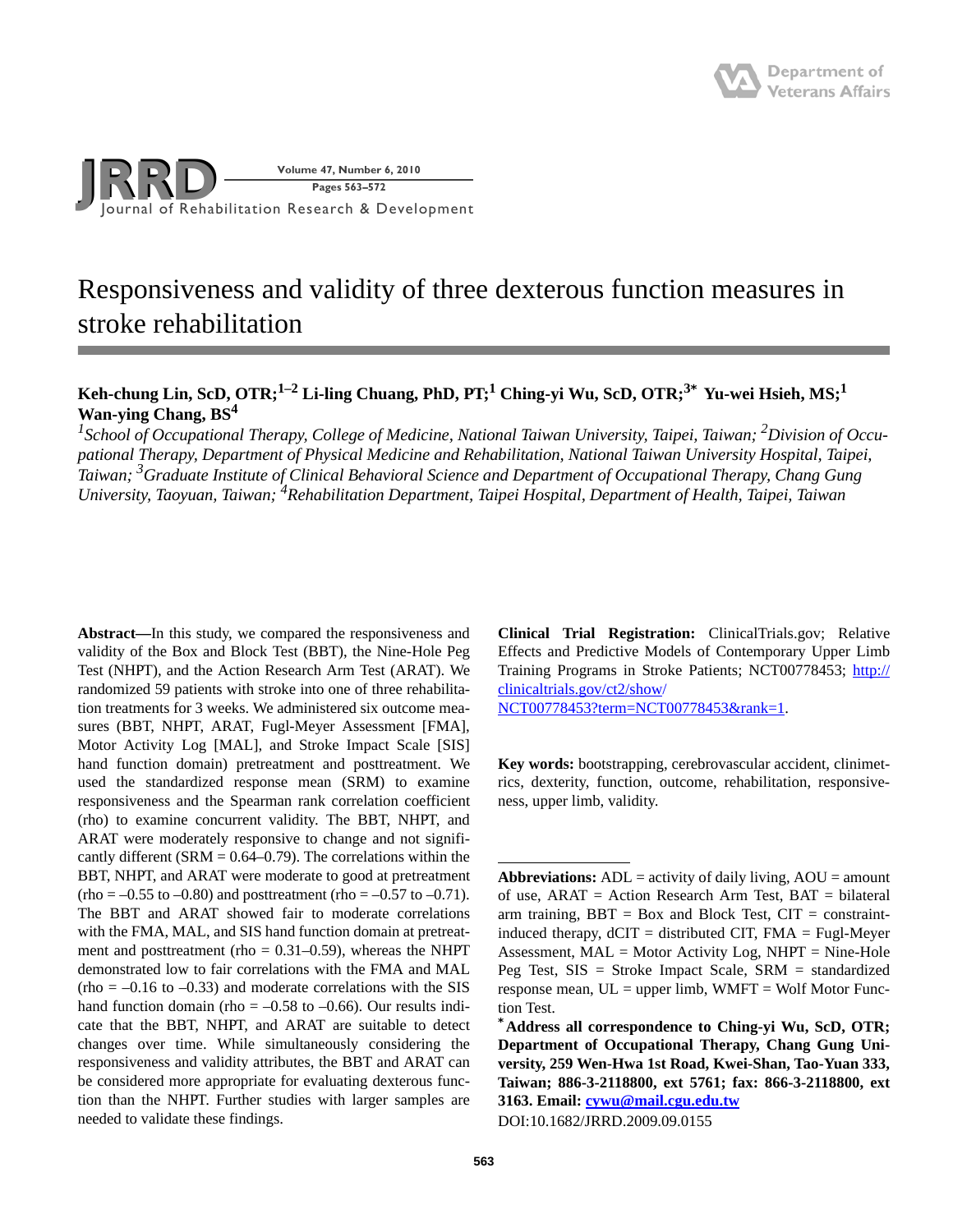## **INTRODUCTION**

The paretic hand is a common motor impairment after stroke. At 6 months poststroke, 38 percent of patients regained some dexterity in manipulative tasks but only 11.6 percent reached a complete functional recovery in dexterity of the paretic hand [1]. Dexterous hands are important for most activities of daily living (ADLs), such as food preparation and grooming. Loss of hand dexterity might limit ADL performance and social participation and thus reduce quality of life in patients with stroke [2]. The recovery of the use of a paretic hand is the main determinant of functional improvement of the affected arm [2]. Therefore, improvements in dexterous function to promote functional recovery are major goals of stroke rehabilitation.

Evidence suggests that constraint-induced therapy (CIT) [3] and bilateral arm training (BAT) [4] improve function of the upper limb (UL) after stroke, but clinicians and researchers need to identify appropriate measures that have sound clinimetric properties (i.e., reliability, validity, and responsiveness) to determine the effects of UL training on dexterity of the paretic hand. Use of appropriate measures for outcome evaluations would enhance the methodologic quality of controlled trials in stroke rehabilitation research [5]. Clinimetric research is needed to identify a sound measure of hand dexterity to facilitate interpretation and comparison of the results of controlled trials.

In the past 5 years, a number of UL function tests have been examined for their psychometric and clinimetric properties in people with stroke, including the Fugl-Meyer Assessment (FMA) [6–8], Wolf Motor Function Test (WMFT) [6,9–11], Box and Block Test (BBT) [7,12–14], Nine-Hole Peg Test (NHPT) [12,15–17], Action Research Arm Test (ARAT) [6–8,11,16–18], and Stroke Impact Scale (SIS) [16,19–20]. The comparisons of outcome measures of UL motor function have been investigated in patients with stroke [6–7,16,21]. The findings of Van der Lee et al. suggest that the ARAT is more responsive to improvement in UL function than the FMA in patients with chronic stroke undergoing forced-use treatment [21]. In contrast, Hsieh et al. reported that the FMA may be a better measure of motor function with respect to responsiveness and validity than the ARAT and WMFT [6]. Differences in the usage of responsiveness indices, training paradigms, and time after onset of stroke may contribute to the conflicting results among studies.

Among the UL function tests, the BBT [7,12–14,22– 23], NHPT [5,12,14,17,24–26], and ARAT [1,5,7,16– 17,27] are three commonly used clinical measures to assess hand dexterous function in patients with stroke. Limited research directly compared the clinimetric properties between pairs of the BBT, NHPT, and ARAT in patients with stroke [7,12,14,16].

- Higgins et al. evaluated the efficacy of a task-oriented intervention in enhancing arm function and concluded that the BBT was substantially more responsive to improvement in UL function than the NHPT for patients within 1 year of a first or recurrent stroke [14].
- Chen et al. investigated the test-retest reproducibility and smallest real difference of five hand function domain tests (BBT, NHPT, grip strength, palmar pinch strength, and lateral pinch strength) in 62 patients with stroke [12]. All five tests demonstrated satisfactory test-retest reproducibility, but levels of measurement error were higher for patients with hypertonicity of the affected hand.
- Desrosiers et al. validated the BBT as a measure of dexterity in 34 elderly patients with UL sensorimotor impairments from stroke and other conditions, including rheumatoid polyarthritis, osteoarthritis, multiple sclerosis, Parkinson disease, fracture, Friedreich ataxia, and carpal tunnel syndrome [23]. They reported that the BBT had high test-retest reliability and good construct validity, as shown by significant correlations between the BBT, ARAT, and functional independence measures.
- Platz et al. estimated the reliability and validity of the BBT, ARAT, and FMA UL subscale in 56 participants with UL paresis from stroke, multiple sclerosis, or traumatic brain injury [7]. The BBT, ARAT, and FMA had very high interrater and test-retest reliability, and high correlations were demonstrated among the three tests.
- Beebe and Lang examined the relationships and responsiveness of six UL function tests (ARAT, NHPT, grip strength test, pinch strength test, Jebsen-Taylor Hand Function Test, and SIS hand function domain) during the first 6 months poststroke [16]. All tests, including the ARAT and NHPT, were correlated with each other and moderately responsive to change over time.

In general, the relative capacity among the BBT, NHPT, and ARAT to detect a change in dexterous function in patients with chronic stroke after interventions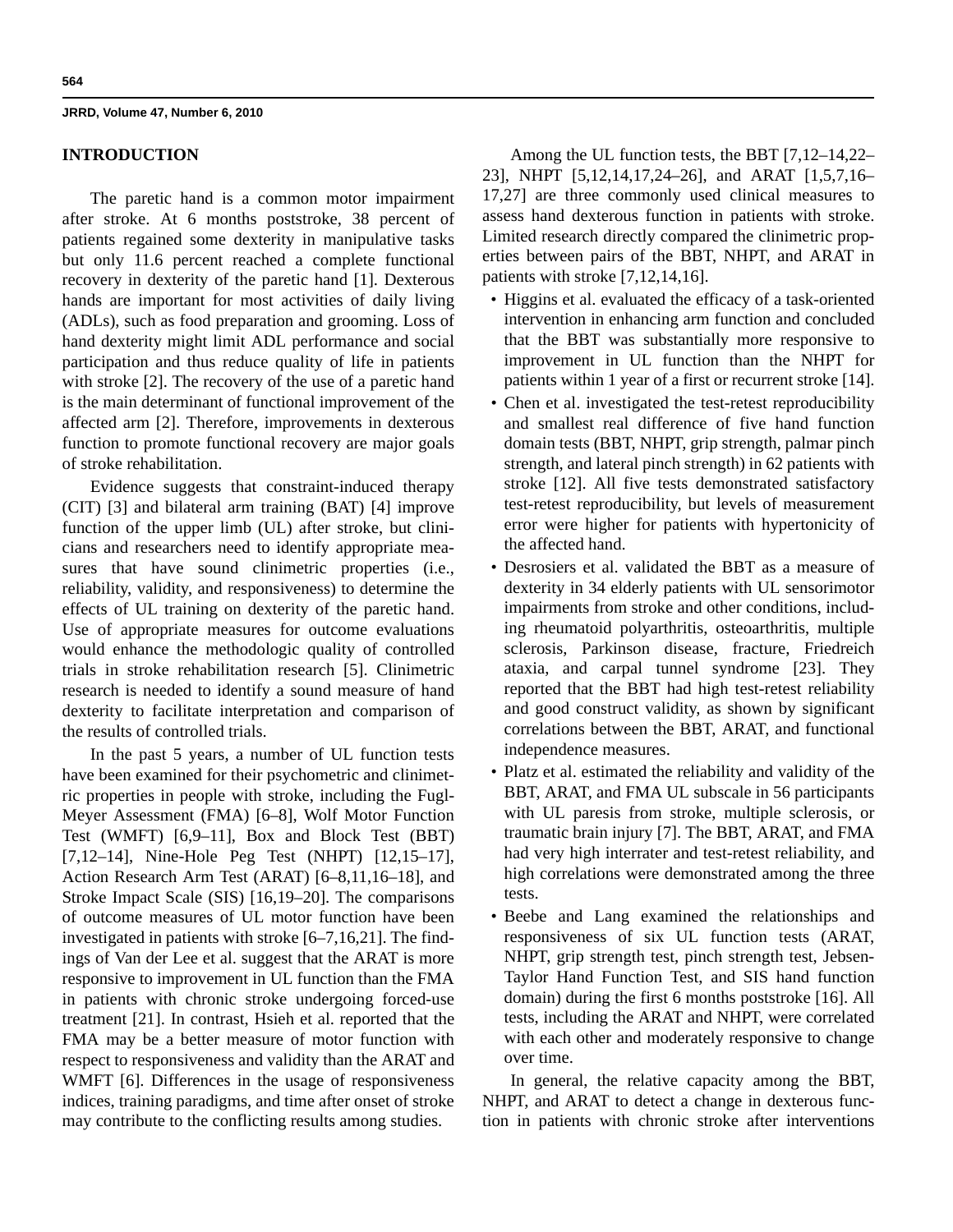remains unclear. No consensus exists on the optimal dexterous function measure for stroke intervention trials. Gaining knowledge about whether the BBT, NHPT, and ARAT are responsive to change after stroke interventions and how tests are related to each other and to other well developed measures over time would be crucial and beneficial to clinical practice and sound research. Therefore, the goal of our study was to investigate and compare the relative responsiveness and the concurrent validity of the BBT, NHPT, and ARAT for patients after stroke rehabilitation interventions.

## **METHODS**

#### **Participants**

We randomized a cohort of 59 eligible participants into distributed CIT (dCIT), BAT, or control treatment for 2 hours per weekday for 3 weeks. The inclusion criteria comprised a first-ever stroke onset at least 6 months previously, demonstration of Brunnstrom stage IV to VI for the proximal and distal UL, no excessive UL spasticity (Modified Ashworth Scale score  $\leq$ 2.5), and no cognitive impairment (Mini-Mental State Examination score  $\geq$ 23).

### **Interventions and Procedures**

Therapy in the dCIT group involved placing the unaffected hand in a mitt to restrict movement and intensive training of the affected UL in functional tasks, including reaching forward or upward to move a cup, picking up coins or a utensil to eat, and other functional movements simulating ADLs. To discourage use of the unaffected hand outside of therapy sessions, participants wore a restrictive mitt for a target of 6 hours per day during the treatment period. The BAT group concentrated on both ULs moving simultaneously in functional tasks by symmetrical or alternated patterns. The functional tasks emphasized both ULs moving synchronously, such as lifting two cups, picking up two pegs, reaching forward or upward to move two blocks, and grasping and releasing two towels. Control treatment applied neurodevelopmental techniques with emphasis on functional tasks. Therapy included stretching of the affected limb and training for strength, hand function, and coordination, as well as practicing functional tasks.

We provided the interventions at rehabilitation clinics under the supervision of three certified occupational therapists who were trained in the administration of the intervention protocols. We assessed the therapists and administered a written competency test before the therapists treated and assessed the participants. Three raters masked to the participant group and trained to properly administer the outcome measures administered outcome evaluations pre- and posttreatment.

### **Outcome Measures**

## *Main*

The three main outcome measures we used for evaluating hand dexterity were the BBT, NHPT, and ARAT. The BBT assesses gross manual dexterity by counting the number of blocks that can be transported individually from one compartment of a box to another within 1 minute. Higher scores are indicative of better manual dexterity [28]. The reliability, validity, and responsiveness of the BBT have been established in patients with stroke [7,12–13,23,28]. The NHPT is a timed test of fine manual dexterity [29]. Participants place nine pegs in nine holes and then remove them as quickly as possible. The time needed to complete the task is measured in seconds, and a lower score indicates better dexterity. The NHPT has been demonstrated to have high reliability, validity, and responsiveness in patients with stroke [12,24,29]. The ARAT assesses the ability to handle objects, with 19 items divided into 4 subscales of grasp, grip, pinch, and gross movement by using a 4-level ordinal scale [30] ranging from 0 (no movement) to 3 (normal movement). A total scale score maximum of 57 indicates normal performance. The ARAT has established reliability, validity, and responsiveness in patients with stroke [6–8,21].

## *Secondary*

We administered three other well developed outcome measures—the FMA, the Motor Activity Log (MAL), and the SIS—to test the concurrent validity of the BBT, NHPT, and ARAT. Improving motor impairment, increasing daily function, and enhancing quality of life are the primary goals of stroke rehabilitation. The FMA assesses motor impairment, the MAL evaluates daily function, and the SIS determines quality of life; all have adequate reliability and validity and are widely used measures in stroke rehabilitation [6–7,31–33]. Thus, we considered the FMA, MAL, and SIS appropriate for validating the three main outcome measures.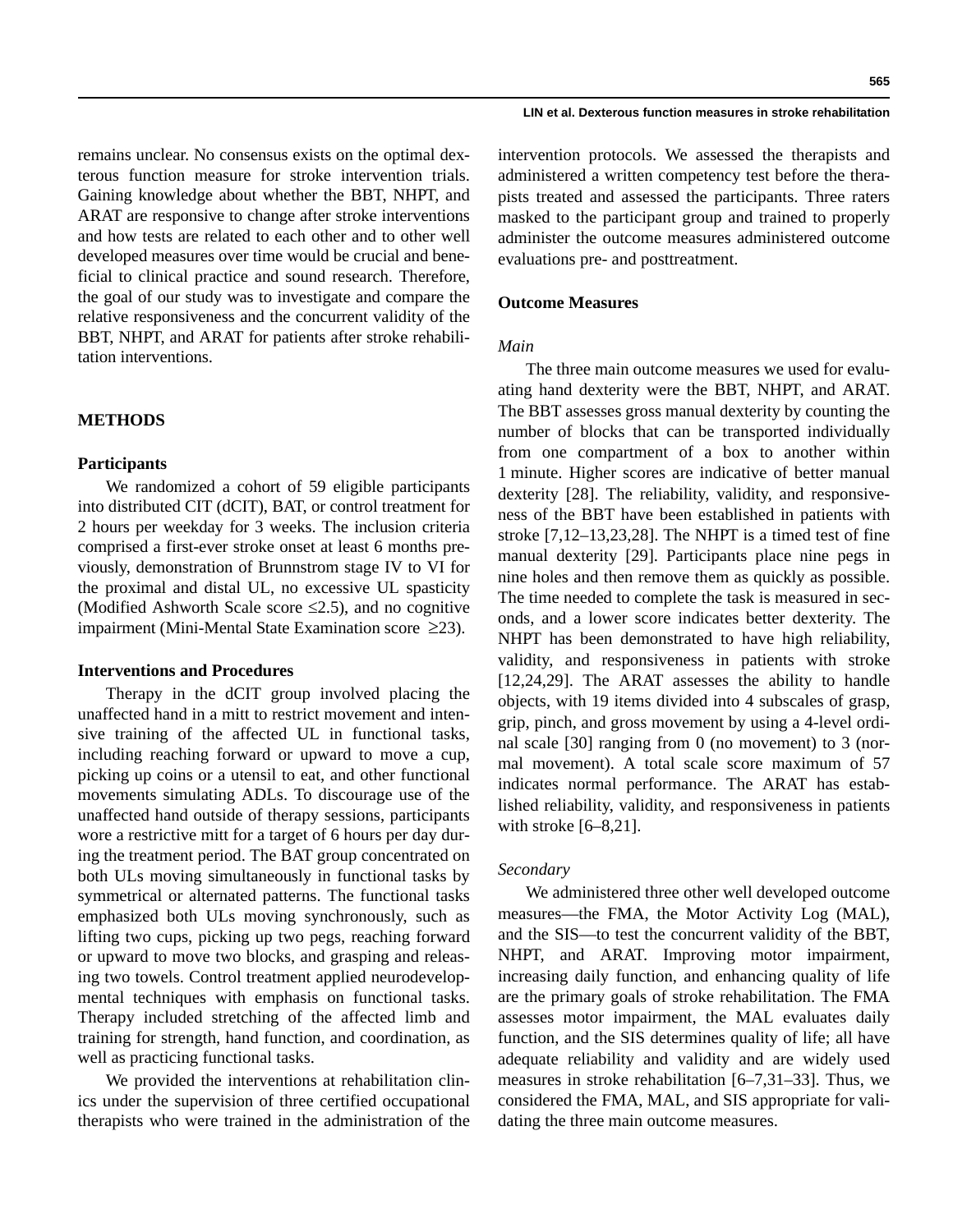We used the UL subscale of the FMA to assess motor impairment with a 3-point ordinal scale  $(0 =$  cannot perform,  $1 =$  performs partially,  $2 =$  performs fully) [31]. The 33 UL items measure the movement and reflexes of the shoulder, elbow, forearm, wrist, and hand and measure coordination and speed. The psychometric properties of the FMA have been established [6–8].

The MAL is a focal measure of self-perceived daily functions on tasks requiring UL use. It is a semistructured interview for assessing how much (amount of use [AOU]) and how well (quality of movement) patients use the affected UL. The MAL evaluates 30 tasks using a 6-point scale and scores each item ranging from 0 to 5 [32]. Adequate interrater reliability and internal consistency have been reported [32].

The SIS is a self-report questionnaire and a comprehensive measure of health-related quality of life in populations with stroke [33]. SIS version 3 includes 59 items that assess the effect of stroke in 8 functional domains by using a 5-point Likert scale. Test-retest reliability has been established for the hand function domain in patients with stroke [19]. We collected data for all domains of the SIS but only used the hand function domain subscale to investigate the validity of the three main outcome measures. Questions in the hand function domain assess the ability to carry heavy objects, turn a doorknob, open a can or jar, tie a shoelace, and pick up a dime.

### **Data Analysis**

#### *Examination of Responsiveness*

We used two indices to compare the responsiveness of the three main outcome measures to change from pretreatment to posttreatment. The Wilcoxon matched-pairs signed rank test focuses on the statistical significance of the observed change in the measures. The standardized response mean (SRM), a variant of effect size, is the mean change in the score divided by the standard deviation of the change scores [34]. According to Cohen's criteria on effect size [34], 0.8 is large, 0.5 to 0.8 is moderate, and 0.2 to 0.5 is small. The 95 percent confidence intervals for the SRMs were estimated using 1,000 bootstrap samples with replacement [35]. To test for the differences of SRMs between two measures, we sorted the differences in SRMs for 1,000 paired bootstrap samples of two measures from lowest to highest. We then examined whether the value 0 was included between the

25th and 975th observations; if not, a significant difference exists between measures [36].

#### *Examination of Validity*

We studied concurrent validity to validate the three dexterous measures with each other and with the FMA, MAL, and SIS hand function domain obtained concurrently [37]. We used bivariate correlational analysis to examine the concurrent validity of the BBT, NHPT, and ARAT. We used the Spearman rank correlation coefficient  $(\rho)$  to examine the relation between the six outcome measures. We performed analyses separately pre- and posttreatment. We used the following criteria to interpret the magnitude of the correlation coefficients: <0.25 indicated low, 0.25 to 0.5 indicated fair, 0.5 to 0.75 indicated moderate to good, and >0.75 indicated good to excellent [37].

## **RESULTS**

**Table 1** lists the demographic and clinical characteristics of the 59 participants. Their mean age was 55.50 years and 79.7 percent were male. **Table 2** reports

#### **Table 1.**

Demographics and clinical characteristics of participants (*n* = 59).

| Characteristic                                | Value              |  |
|-----------------------------------------------|--------------------|--|
| Age (years, mean $\pm$ SD)                    | $55.50 \pm 11.66$  |  |
| Sex, $n$ $(\%)$                               |                    |  |
| Female                                        | 12(20.3)           |  |
| Male                                          | 47 (79.7)          |  |
| Side of Lesion, $n$ $(\%)$                    |                    |  |
| Left                                          | 28 (47.5)          |  |
| Right                                         | 31 (52.5)          |  |
| Time Since Stroke (months, mean $\pm$ SD)     | $16.14 \pm 13.95$  |  |
| <b>Brunnstrom Stage</b>                       |                    |  |
| Proximal/Distal UL (median)                   | 5/5                |  |
| Mini-Mental State Examination (mean $\pm$ SD) | $28.39 \pm 1.52$   |  |
| Pretreatment Evaluations (mean $\pm$ SD)      |                    |  |
| <b>BBT</b>                                    | $26.64 \pm 11.76$  |  |
| <b>NHPT</b>                                   | $136.32 \pm 99.17$ |  |
| ARAT                                          | $45.66 \pm 10.40$  |  |
| <b>FMA</b>                                    | $50.93 \pm 7.24$   |  |
| <b>MAL-AOU</b>                                | $1.25 \pm 0.94$    |  |
| MAL-QOM                                       | $1.38 \pm 0.98$    |  |
| <b>SIS Hand Function Domain</b>               | $45.17 \pm 27.75$  |  |

 $ARAT = Action Research Arm Test, BBT = Box and Block Test, FMA = Fugl-$ Meyer Assessment, MAL-AOU = Motor Activity Log-Amount of Use, MAL-QOM = Motor Activity Log-Quality of Movement, NHPT = Nine-Hole Peg Test, SD = standard deviation, SIS = Stoke Impact Scale, UL = upper limb.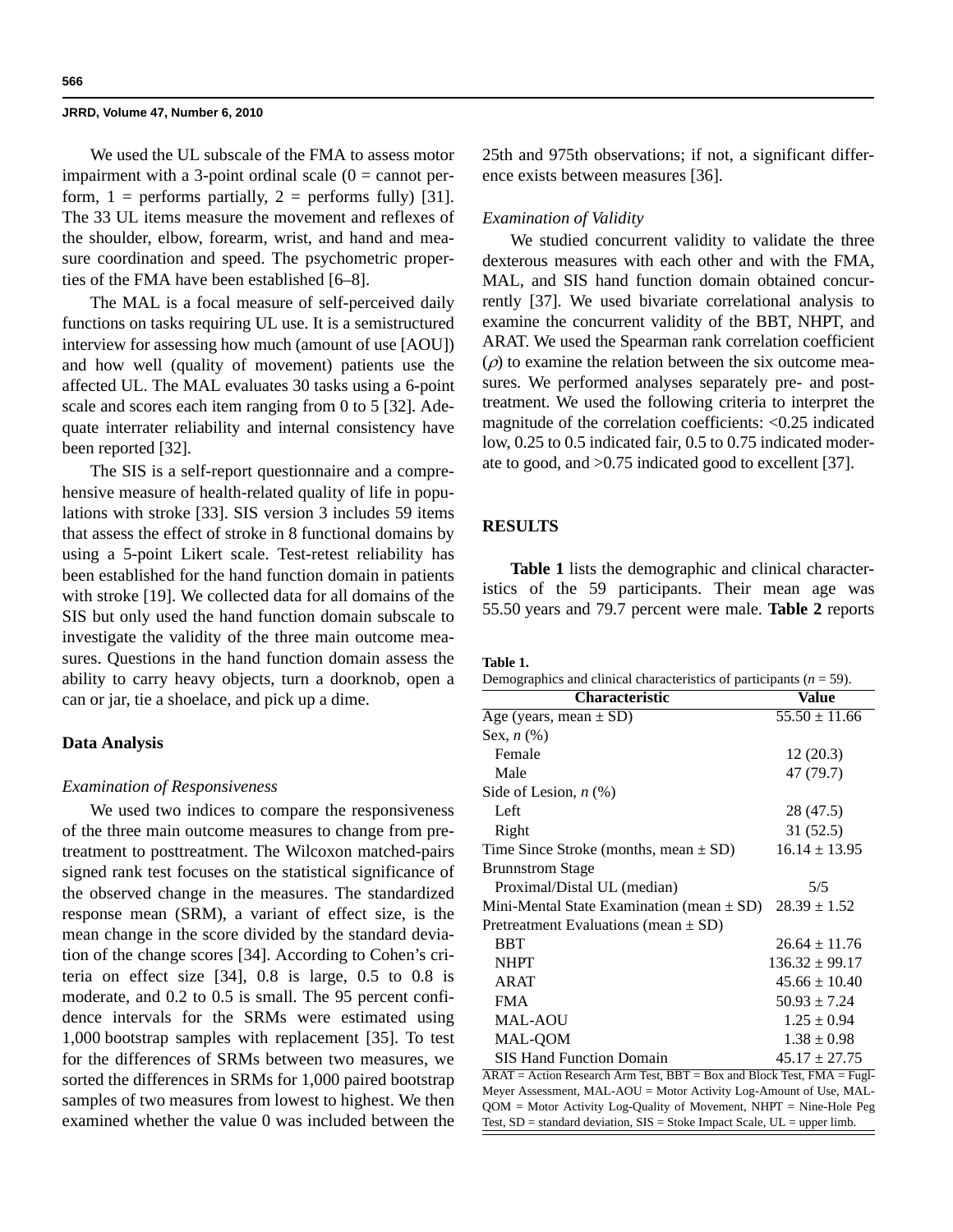|          | $C \cup C \cup C$ $A \cup C$                      | Wilcoxo |
|----------|---------------------------------------------------|---------|
|          | Responsiveness indices of three outcome measures. |         |
| Table 2. |                                                   |         |

| <b>Scale</b> | <b>SRM (95% CI)</b> | <b>Wilcoxon Test</b><br>Z-value |
|--------------|---------------------|---------------------------------|
| <b>BBT</b>   | $0.74(0.51-1.10)$   | 5.12                            |
| <b>NHPT</b>  | $0.64(0.41-0.86)$   | 4.77                            |
| AR AT        | $0.79(0.63 - 1.10)$ | 5.76                            |

Note:  $p < 0.001$ .

 $ARAT$  = Action Research Arm Test, BBT = Box and Block Test, CI = confidence interval, NHPT = Nine-Hole Peg Test, SRM = standardized response mean.

the responsiveness indices of the three outcome measures. The responsiveness of the BBT, NHPT, and ARAT was moderate from pretreatment to posttreatment ( $SRM =$ 0.64–0.79; Wilcoxon *Z* = 4.77–5.76; *p* < 0.001), and the difference between them was not significant (difference in SRM =  $0.05-0.15$ ;  $p > 0.05$ ).

**Table 3** reports concurrent validity of the six outcome measures at pretreatment and posttreatment. The correlations within the BBT, NHPT, and ARAT were moderate to good at pretreatment ( $\rho = -0.55$  to  $-0.80$ ) and posttreatment ( $\rho = -0.57$  to  $-0.71$ ). In addition, the BBT and ARAT had fair to moderate correlations with the FMA, MAL, and SIS hand function domain tests at pretreatment ( $\rho = 0.31-$ 0.59) and posttreatment ( $\rho = 0.32{\text -}0.54$ ). The NHPT showed relatively low to fair correlations with the FMA and MAL at pretreatment ( $\rho = -0.16$  to  $-0.27$ ) and posttreatment ( $\rho = -0.18$  to  $-0.33$ ). The correlation between NHPT and the SIS hand function domain was moderate at pretreatment ( $\rho = -0.58$ ) and posttreatment ( $\rho = -0.66$ ).

## **DISCUSSION**

We examined and compared the responsiveness and validity of the BBT, NHPT, and ARAT in assessing hand dexterity after stroke rehabilitation. All three tests are moderately responsive to change over time. While simultaneously considering the responsiveness and validity attributes, the BBT and ARAT may be relatively sound dexterous outcome measures in stroke rehabilitation compared with the NHPT.

Given the rapid proliferation of randomized controlled trials in stroke rehabilitation, selecting outcome measures that are responsive, reliable, and valid is crucial. A responsive instrument used as an outcome measure in clinical trials should be able to detect change with improvement or deterioration and distinguish effective or

#### **LIN et al. Dexterous function measures in stroke rehabilitation**

useless treatments [38]. We found that the responsiveness of BBT, NHPT, and ARAT was not significantly different, as indicated by the three dexterous measures being moderately sensitive to detect changes after stroke interventions. The similar degree of responsiveness between the BBT and NHPT in this study differs from the findings of Higgins et al., who concluded that the BBT was substantially more responsive to improvement in UL function than the NHPT for patients with stroke [14]. This difference in findings may be because of the difference in participant age, number of strokes, time after stroke onset, and intervention protocols. We recruited younger patients with a first stroke and onset of at least 6 months for 3-week arm

The result of sound responsiveness of the BBT is consistent with the previous study that indicated the BBT was responsive for changes in UL function and recovery >5 weeks for patients with acute stroke [13]. The finding of responsiveness of the NHPT is consistent with the results of previous studies [16,24–26]. The NHPT was moderately responsive to change of UL function during the first 6 months poststroke [16]. It was suggested that the NHPT detected further recovery after patients achieved maximal scores on the Frenchay Arm test [24]. The NHPT was more responsive than the UL Motricity Index for patients with stroke with useful UL function [25]. The good responsiveness of the ARAT is consistent with published responsiveness values that ranged from  $0.51$  [21] to 1.02 [18]. The result from this study (SRM = 0.79) is within this range, and differences in time points of testing and statistical methodologies could possibly account for variations in values. Previous studies showed that the ARAT had good sensitivity to detect change for patients with acute stroke [8,18], during the first 6 months poststroke [16], and for patients with chronic stroke [6,21].

interventions in our study, whereas the patients in the Higgins et al. study were older, were within 1 year of having sustained a first or recurrent stroke, and received 6-week

arm and walking interventions [14].

Our findings that the correlations among the tests fluctuate only slightly at pretreatment and posttreatment suggest that the relationships among the tests are relatively stable over the period of 3-week interventions, which reflects constant and true relationships among the tests. The results of moderate to good correlations within the BBT, NHPT, and ARAT at pretreatment and posttreatment were similar to earlier studies demonstrating significant correlations between the BBT and the ARAT in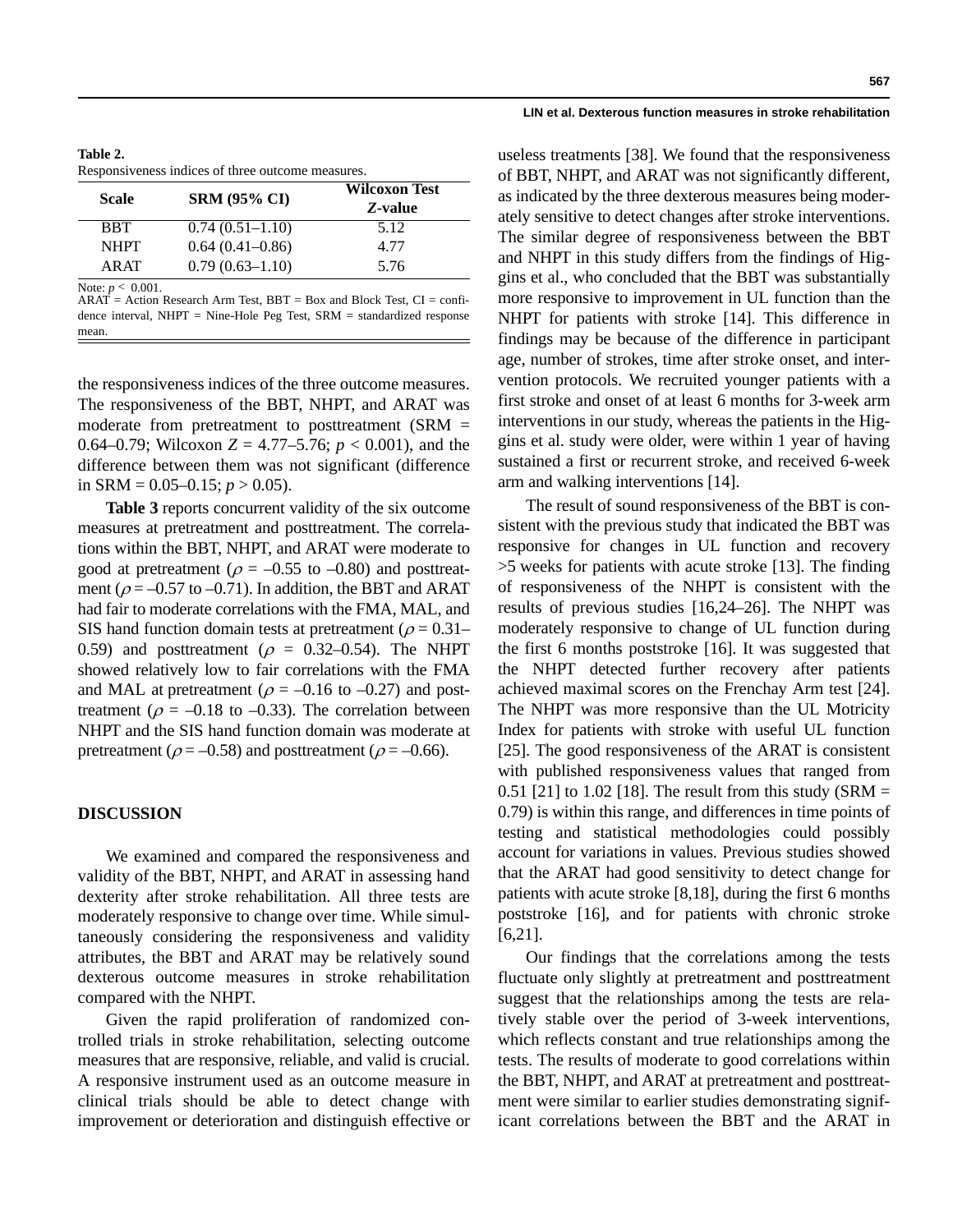#### **Table 3.**

Concurrent validity (Spearman rank correlation coefficient) of dexterous function measures and criterion measures at pretreatment and posttreatment.

|                        | <b>Pretreatment</b>         |                             | <b>Posttreatment</b>      |                                                                 |                             |                                                                                                                                                                                                                                                                                                   |
|------------------------|-----------------------------|-----------------------------|---------------------------|-----------------------------------------------------------------|-----------------------------|---------------------------------------------------------------------------------------------------------------------------------------------------------------------------------------------------------------------------------------------------------------------------------------------------|
| <b>Scale</b>           | <b>BBT</b>                  | <b>NHPT</b>                 | <b>ARAT</b>               | <b>BBT</b>                                                      | <b>NHPT</b>                 | <b>ARAT</b>                                                                                                                                                                                                                                                                                       |
|                        | $(95\% \text{ CI})$         | $(95\% \text{ CI})$         | $(95\% \text{ CI})$       | $(95\% \text{ CI})$                                             | $(95\% \text{ CI})$         | $(95\% \text{ CI})$                                                                                                                                                                                                                                                                               |
| <b>NHPT</b>            | $-0.80*$                    |                             |                           | $-0.71*$                                                        |                             |                                                                                                                                                                                                                                                                                                   |
|                        | $(-0.69 \text{ to } -0.88)$ |                             |                           | $(-0.56 \text{ to } -0.82)$                                     |                             |                                                                                                                                                                                                                                                                                                   |
| <b>ARAT</b>            | $0.63*$                     | $-0.55$ <sup>*</sup>        |                           | $0.64*$                                                         | $-0.57$ <sup>*</sup>        |                                                                                                                                                                                                                                                                                                   |
|                        | $(0.45 \text{ to } 0.76)$   | $(-0.34 \text{ to } -0.71)$ |                           | $(0.46 \text{ to } 0.77)$                                       | $(-0.37 \text{ to } -0.72)$ |                                                                                                                                                                                                                                                                                                   |
| <b>FMA</b>             | $0.44*$                     | $-0.27^{\dagger}$           | $0.49*$                   | $0.35^*$                                                        | $-0.18$                     | $0.54*$                                                                                                                                                                                                                                                                                           |
|                        | $(0.21 \text{ to } 0.63)$   | $(-0.02 \text{ to } -0.49)$ | $(0.27 \text{ to } 0.66)$ | $(0.10 \text{ to } 0.56)$                                       | $(-0.42 \text{ to } 0.08)$  | $(0.33 \text{ to } 0.70)$                                                                                                                                                                                                                                                                         |
| <b>MAL-AOU</b>         | $0.37*$                     | $-0.16$                     | $0.31^{\dagger}$          | $0.49*$                                                         | $-0.23$                     | $0.32^{\dagger}$                                                                                                                                                                                                                                                                                  |
|                        | $(0.13 \text{ to } 0.57)$   | $(-0.40 \text{ to } 0.10)$  | $(0.06 \text{ to } 0.52)$ | $(0.27 \text{ to } 0.66)$                                       | $(-0.46 \text{ to } 0.03)$  | $(0.07 \text{ to } 0.53)$                                                                                                                                                                                                                                                                         |
| MAL-QOM                | $0.52^*$                    | $-0.26^{\dagger}$           | $0.39^*$                  | $0.52^*$                                                        | $-0.33^{\dagger}$           | $0.35^*$                                                                                                                                                                                                                                                                                          |
|                        | $(0.31 \text{ to } 0.68)$   | $(-0.48 \text{ to } -0.01)$ | $(0.15 \text{ to } 0.59)$ | $(0.31 \text{ to } 0.68)$                                       | $(-0.54 \text{ to } -0.08)$ | $(0.10 \text{ to } 0.56)$                                                                                                                                                                                                                                                                         |
| SIS Hand               | $0.59*$                     | $-0.58$ <sup>*</sup>        | $0.36*$                   | $0.52^*$                                                        | $-0.66$ <sup>*</sup>        | $0.45^*$                                                                                                                                                                                                                                                                                          |
| <b>Function Domain</b> | $(0.39 \text{ to } 0.74)$   | $(-0.73 \text{ to } -0.38)$ | $(0.12 \text{ to } 0.56)$ | $(0.31 \text{ to } 0.68)$                                       | $(-0.78 \text{ to } -0.49)$ | $(0.22 \text{ to } 0.63)$                                                                                                                                                                                                                                                                         |
| $p < 0.01$ .           |                             |                             |                           |                                                                 |                             |                                                                                                                                                                                                                                                                                                   |
| $T_p < 0.05$ .         | $m \cdot nm$                | $1.731 \pm 77.77$           | $\mathbf{r}$ $\mathbf{r}$ | $\mathbf{r}$ and $\mathbf{r}$ and $\mathbf{r}$ and $\mathbf{r}$ |                             | $\mathbf{r}$ , and $\mathbf{r}$ are $\mathbf{r}$ and $\mathbf{r}$ are $\mathbf{r}$ and $\mathbf{r}$ are $\mathbf{r}$ and $\mathbf{r}$ are $\mathbf{r}$ and $\mathbf{r}$ are $\mathbf{r}$ and $\mathbf{r}$ are $\mathbf{r}$ and $\mathbf{r}$ are $\mathbf{r}$ and $\mathbf{r}$ are $\mathbf{r}$ an |

ARAT = Action Research Arm Test, BBT = Box and Block Test, CI = confidence interval, FMA = Fugl-Meyer Assessment, MAL-AOU = Motor Activity Log-Amount of Use, MAL-QOM = Motor Activity Log-Quality of Movement, NHPT = Nine-Hole Peg Test, SIS = Stroke Impact Scale.

elderly patients with UL impairments [7,23] and between the ARAT and NHPT during the first 6 months poststroke [16]. Despite the differences in sample characteristics and time since stroke, findings of our study together with results of prior research indicate that the three tests are related to each other with significant correlations.

Adequate validity has been established for the BBT in patients with acute stroke, multiple sclerosis, and traumatic brain injury and in elderly patients with UL impairment [7,13,23]. The ARAT has good construct validity in measuring UL motor function for patients with chronic stroke [6]. We found that the BBT and ARAT had better concurrent validity than the NHPT in patients with chronic stroke at pretreatment and posttreatment, with better correlations with the FMA and MAL. These findings attest to the relationships among the dexterous measures and motor impairment or daily functions. Understanding these relationships is particularly important in rehabilitation trials that are designed to improve impairments and real-world performance. It is of interest that the BBT and ARAT are more related to motor impairment and movement of the affected arm in daily functions than the NHPT. One possible reason for these differences might be the measurement criteria for the three tests. The BBT and ARAT both assess activity limitations for patients with UL paresis [7]. The BBT counts the number of blocks transported in 1 minute as a measure of gross manual dexterity [28]. The ARAT includes

diverse items that involve gripping, pinching, and transport tasks relevant for daily life and, therefore, can be considered as an arm-specific measure of activity limitation [30]. The NHPT scale is a timed performance test to insert and remove nine pegs in nine holes as fast as possible [29]. Because it documents the speed of execution, it is possibly less sensitive to ADLs.

The magnitude of the correlations between the BBT and the FMA and between the ARAT and FMA at pretreatment and posttreatment was lower than the values reported by Platz et al. [7]. Differences in the populations studied may partly account for the discrepancies. Our sample included people with chronic stroke, whereas the sample of Platz et al. included individuals with various neurologic disorders, including stroke, multiple sclerosis, and traumatic brain injury [7]. Significant correlations between the BBT and MAL echo the previous studies [39–40] with regard to the importance of performancebased hand function tests and manual dexterity as correlates of functional dependence in the elderly. However, the results showing fair correlations between the ARAT and the MAL were different from the study by Dromerick et al., who demonstrated that patients with high scores on the ARAT still had residual disability on everyday affected arm use [11]. A difference in study sample and the ceiling effect might explain this discrepancy. Dromerick et al. chose patients who completed 3 months of an acute rehabilitation treatment trial as participants,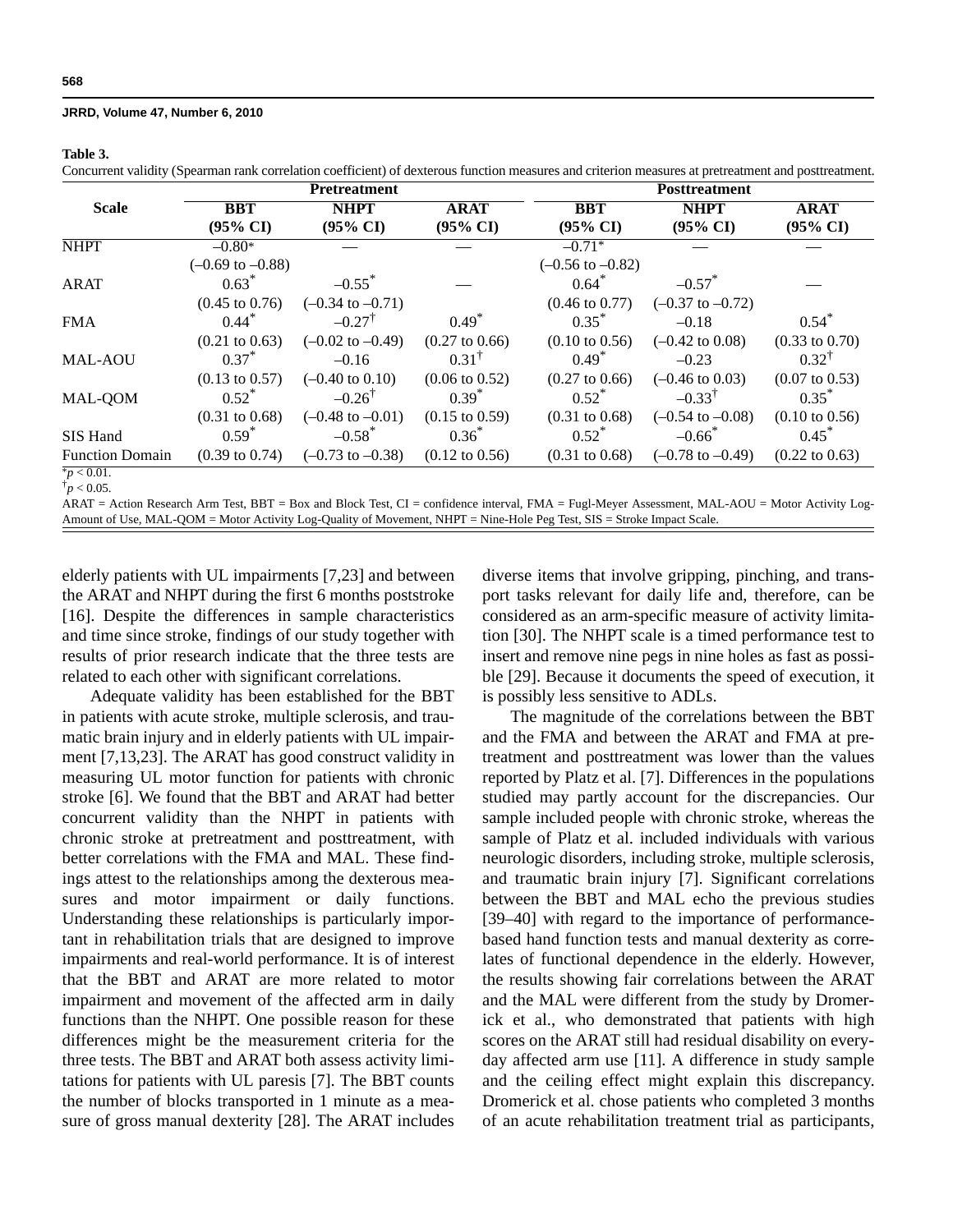**569**

#### **LIN et al. Dexterous function measures in stroke rehabilitation**

and 41 percent (16/39) of their participants achieved maximum scores on the ARAT, which was a significant ceiling effect [11]. In our study, only 22 percent (13/59) of participants showed perfect scores on the ARAT.

Moreover, fair correlations between the ARAT and the SIS hand function domain at pretreatment and posttreatment were somewhat lower than the correlations reported in previous studies (0.57–0.83) [16–17]. Variations in the magnitude of the correlations between studies may arise from differences in time elapsed since the stroke and the initiation of intervention protocols. Our sample included people with chronic stroke, whereas the sample of Beebe and Lang included people with hemiparesis early after stroke [16]. Despite low correlations between the NHPT and the MAL, our data of moderate correlations between the NHPT and the SIS hand function domain were similar to the published data [16–17]. This likely reflects the fact that self-perceived actual use (MAL-AOU) captured information that was not assessed by the NHPT scale and that fine manual dexterity is an important component that determines the hand function aspect of quality of life after stroke.

The simplicity and feasibility of an outcome measure is also necessary to determine and weigh against the time, equipment, and training. The advantages of the BBT are its relative simplicity and the shorter time required for training and administration [28]. The advantages of the NHPT include simplicity, portability, brevity, and its relatively inexpensive cost. However, it is sensitive to changes at the upper level of performance, not when impairment is severe [26]. The NHPT should not be used to research the effectiveness of treatment to improve poor finger dexterity [29]. The main advantage of the ARAT is its ability to evaluate multiple tasks of varying complexity for a more comprehensive assessment of UL movement abilities. Its main limitations are that it is time-consuming to administer [24] and requires standardized equipment [8]. The ARAT takes an average of 8 minutes to complete and requires considerably more testing equipment [24]. This information should facilitate instrument selection in research and practice in accord with test purposes.

When the results of this study are interpreted, some potential limitations warrant consideration. First, the findings of this study were based on a sample of patients who received one of three treatments (dCIT, BAT, control treatment). Certain aspects of each form of rehabilitation might favor one instrument over the other, which could influence study results. Future studies should individually analyze the specific intervention to rule out this possibility. Second, we examined patients with chronic stroke with mild to moderate motor impairment, which might affect the generalization of results. Future studies evaluating patients with stroke in different stages are needed to determine which instrument is suitable. Third, a 3-week intervention might limit the recovery of dexterous function. A longer time to detect improvements in dexterity may be needed. Finally, the three dexterous measures involve unilateral tasks that are not representative of ADLs that often require bilateral use of the UL.

## **CONCLUSIONS**

This article comprehensively examined and compared the responsiveness and validity of the BBT, NHPT, and ARAT. Our findings should inform clinicians and researchers in making decisions to choose appropriate tests for measuring hand dexterity in people receiving stroke interventions. All three tests are suitable to detect changes over the course of interventions. While simultaneously considering the responsiveness and validity attributes, the BBT and ARAT can be considered appropriate for evaluating dexterous function compared with the NHPT. Further research based on a larger sample is needed to validate the findings.

## **ACKNOWLEDGMENTS**

#### **Author Contributions:**

*Study concept and design:* K. Lin, C. Wu.

*Acquisition of data:* C. Wu, K. Lin.

*Analysis and interpretation of data:* K. Lin, C. Wu, L. Chuang, Y. Hsieh.

*Drafting and revision of manuscript:* K. Lin, L. Chuang, W. Chang. *Critical revision of manuscript for important intellectual content:* K. Lin, C. Wu.

*Statistical analysis:* L. Chuang, Y. Hsieh.

*Obtained funding:* K. Lin, L. Chuang, C. Wu.

**Financial Disclosures:** The authors have declared that no competing interests exist. No author had any paid consultancy or any other conflict of interest with this article.

**Funding/Support:** This material was based on work supported in part by the National Science Council (grants NSC-95-2314-B-002-225- MY2, NSC-96-2628-B-002-033-MY2, NSC-97-2314-B-002-008- MY3, NSC-97-2314-B-82-004-MY3, and NSC-98-2811-B-002-015) and the National Health Research Institutes (grants NHRI-EX98- 9742PI and NHRI-EX99-9920PI) of Taiwan.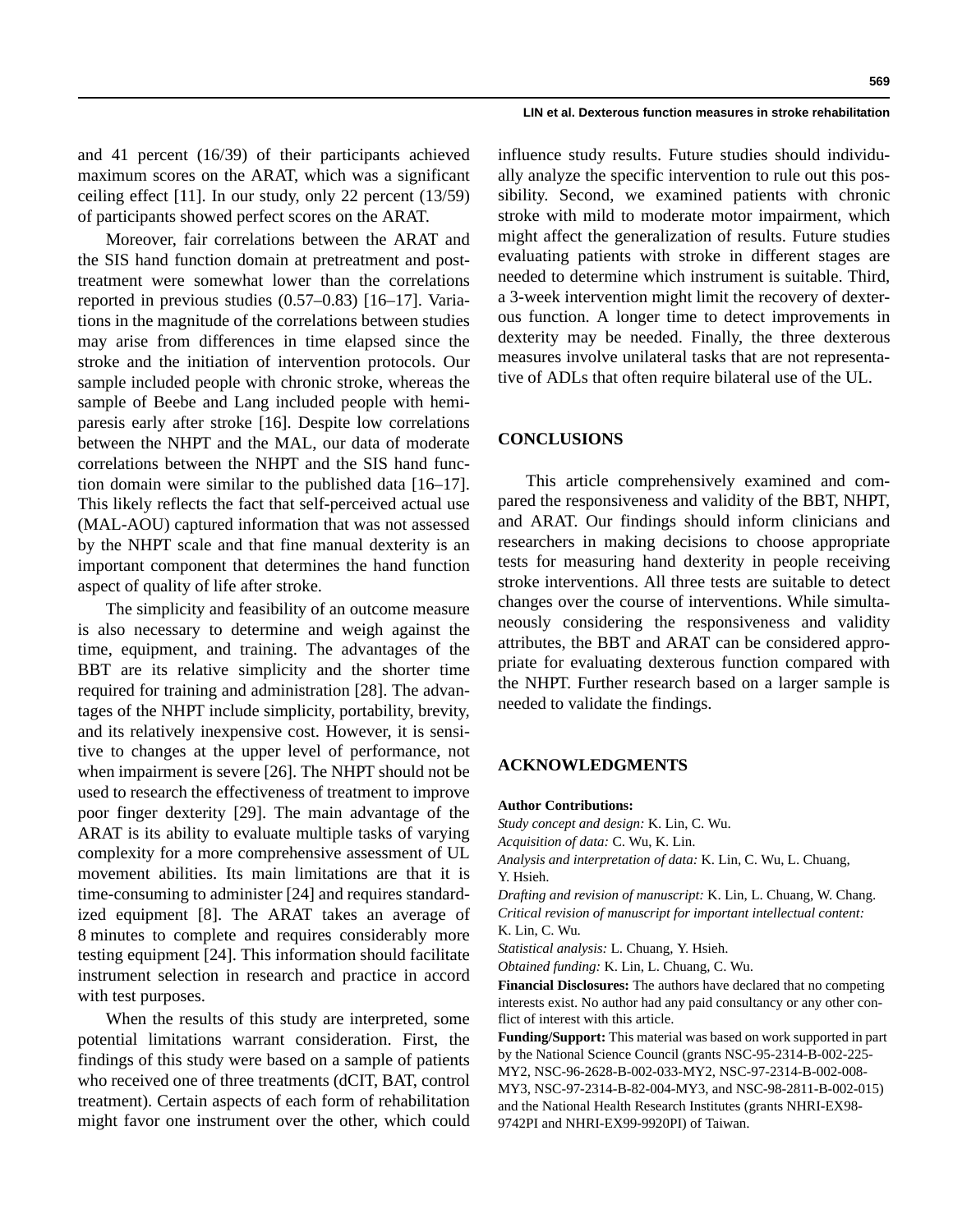**Additional Contributions:** Dr. Wu is now with the Department of Occupational Therapy and Master's Degree Program of Behavioral Sciences, Chang Gung University, Taoyuan, Taiwan.

**Institutional Review:** We obtained institutional review board approval from the rehabilitation clinics and informed consent from all participants.

**Participant Follow-Up:** We do not plan to inform participants of the publication of this study. However, the participants have been encouraged to check the study Web site for updated information about the research.

## **REFERENCES**

- 1. Kwakkel G, Kollen BJ, Van der Grond J, Prevo AJ. Probability of regaining dexterity in the flaccid upper limb: Impact of severity of paresis and time since onset in acute stroke. Stroke. 2003;34(9):2181–86. [\[PMID: 12907818\]](http://www.ncbi.nlm.nih.gov/pubmed/12907818) [D](http://www.ncbi.nlm.nih.gov/pubmed/12907818)[OI:10.1161/01.STR.0000087172.16305.CD](http://dx.doi.org/10.1161/01.STR.0000087172.16305.CD)
- 2. Kwakkel G, Kollen B. Predicting improvement in the upper paretic limb after stroke: A longitudinal prospective study. Restor Neurol Neurosci. 2007;25(5–6):453–60. [\[PMID: 18334763\]](http://www.ncbi.nlm.nih.gov/pubmed/18334763)
- 3. Tuke A. Constraint-induced movement therapy: A narrative review. Physiotherapy. 2008;94(2):105–14. [DOI:10.1016/j.physio.2007.07.007](http://dx.doi.org/10.1016/j.physio.2007.07.007)
- 4. Stewart KC, Cauraugh JH, Summers JJ. Bilateral movement training and stroke rehabilitation: A systematic review and meta-analysis. J Neurol Sci. 2006;244(1–2):89–95. [\[PMID: 16476449\]](http://www.ncbi.nlm.nih.gov/pubmed/16476449) [D](http://www.ncbi.nlm.nih.gov/pubmed/16476449)[OI:10.1016/j.jns.2006.01.005](http://dx.doi.org/10.1016/j.jns.2006.01.005)
- 5. Salter KL, Teasell RW, Foley NC, Jutai JW. Outcome assessment in randomized controlled trials of stroke rehabilitation. Am J Phys Med Rehabil. 2007;86(12):1007–12. [\[PMID: 17912137\]](http://www.ncbi.nlm.nih.gov/pubmed/17912137)

[D](http://www.ncbi.nlm.nih.gov/pubmed/17912137)[OI:10.1097/PHM.0b013e3181587b3d](http://dx.doi.org/10.1097/PHM.0b013e3181587b3d)

- 6. Hsieh YW, Wu CY, Lin KC, Chang YF, Chen CL, Liu JS. Responsiveness and validity of three outcome measures of motor function after stroke rehabilitation. Stroke. 2009; 40(4):1386–91. [\[PMID: 19228851\]](http://www.ncbi.nlm.nih.gov/pubmed/19228851) [D](http://www.ncbi.nlm.nih.gov/pubmed/19228851)[OI:10.1161/STROKEAHA.108.530584](http://dx.doi.org/10.1161/STROKEAHA.108.530584)
- 7. Platz T, Pinkowski C, Van Wijck F, Kim IH, Di Bella P, Johnson G. Reliability and validity of arm function assessment with standardized guidelines for the Fugl-Meyer Test, Action Research Arm Test and Box and Block Test: A multicentre study. Clin Rehabil. 2005;19(4):404–11. [\[PMID: 15929509\]](http://www.ncbi.nlm.nih.gov/pubmed/15929509)

[D](http://www.ncbi.nlm.nih.gov/pubmed/15929509)[OI:10.1191/0269215505cr832oa](http://dx.doi.org/10.1191/0269215505cr832oa)

 8. Rabadi MH, Rabadi FM. Comparison of the action research arm test and the Fugl-Meyer assessment as measures of upper-extremity motor weakness after stroke. Arch Phys Med Rehabil. 2006;87(7):962–66. [\[PMID: 16813784\]](http://www.ncbi.nlm.nih.gov/pubmed/16813784) [D](http://www.ncbi.nlm.nih.gov/pubmed/16813784)[OI:10.1016/j.apmr.2006.02.036](http://dx.doi.org/10.1016/j.apmr.2006.02.036)

 9. Lin KC, Hsieh YW, Wu CY, Chen CL, Jang Y, Liu JS. Minimal detectable change and clinically important difference of the Wolf Motor Function Test in stroke patients. Neurorehabil Neural Repair. 2009;23(5):429–34. [\[PMID: 19289487\]](http://www.ncbi.nlm.nih.gov/pubmed/19289487)

[D](http://www.ncbi.nlm.nih.gov/pubmed/19289487)[OI:10.1177/1545968308331144](http://dx.doi.org/10.1177/1545968308331144)

- 10. Bogard K, Wolf S, Zhang Q, Thompson P, Morris D, Nichols-Larsen D. Can the Wolf Motor Function Test be streamlined? Neurorehabil Neural Repair. 2009;23(5):422–28. [\[PMID: 19276293\]](http://www.ncbi.nlm.nih.gov/pubmed/19276293) [D](http://www.ncbi.nlm.nih.gov/pubmed/19276293)[OI:10.1177/1545968308331141](http://dx.doi.org/10.1177/1545968308331141)
- 11. Dromerick AW, Lang CE, Birkenmeier R, Hahn MG , Sahrmann SA, Edwards DF. Relationships between upper-limb functional limitation and self-reported disability 3 months after stroke. J Rehabil Res Dev. 2006;43(3):401–8. [\[PMID: 17041825\]](http://www.ncbi.nlm.nih.gov/pubmed/17041825) [D](http://www.ncbi.nlm.nih.gov/pubmed/17041825)[OI:10.1682/JRRD.2005.04.0075](http://dx.doi.org/10.1682/JRRD.2005.04.0075)
- 12. Chen HM, Chen CC, Hsueh IP, Huang SL, Hsieh CL. Testretest reproducibility and smallest real difference of 5 hand function tests in patients with stroke. Neurorehabil Neural Repair. 2009;25(5):435–40. [\[PMID: 19261767\]](http://www.ncbi.nlm.nih.gov/pubmed/19261767) [D](http://www.ncbi.nlm.nih.gov/pubmed/19261767)[OI:10.1177/1545968308331146](http://dx.doi.org/10.1177/1545968308331146)
- 13. Higgins J, Mayo NE, Desrosiers J, Salbach NM, Ahmed S. Upper-limb function and recovery in the acute phase poststroke. J Rehabil Res Dev. 2005;42(1):65–76. [\[PMID: 15742251\]](http://www.ncbi.nlm.nih.gov/pubmed/15742251) [D](http://www.ncbi.nlm.nih.gov/pubmed/15742251)[OI:10.1682/JRRD.2003.10.0156](http://dx.doi.org/10.1682/JRRD.2003.10.0156)
- 14. Higgins J, Salbach NM, Wood-Dauphinee S, Richards CL, Côté R, Mayo NE. The effect of a task-oriented intervention on arm function in people with stroke: A randomized controlled trial. Clin Rehabil. 2006;20(4):296–310. [\[PMID: 16719028\]](http://www.ncbi.nlm.nih.gov/pubmed/16719028) [D](http://www.ncbi.nlm.nih.gov/pubmed/16719028)[OI:10.1191/0269215505cr943oa](http://dx.doi.org/10.1191/0269215505cr943oa)
- 15. Croarkin E, Danoff J, Barnes C. Evidence-based rating of upper-extremity motor function tests used for people following a stroke. Phys Ther. 2004;84(1):62–74. [\[PMID: 14992677\]](http://www.ncbi.nlm.nih.gov/pubmed/14992677)
- 16. Beebe JA, Lang CE. Relationships and responsiveness of six upper extremity function tests during the first six months of recovery after stroke. J Neurol Phys Ther. 2009; 33(2):96–103. [\[PMID: 19556918\]](http://www.ncbi.nlm.nih.gov/pubmed/19556918)
- 17. Lang CE, Beebe JA. Relating movement control at 9 upper extremity segments to loss of hand function in people with chronic hemiparesis. Neurorehabil Neural Repair. 2007; 21(3):279–91. [\[PMID: 17353458\]](http://www.ncbi.nlm.nih.gov/pubmed/19556918) [D](http://www.ncbi.nlm.nih.gov/pubmed/19556918)[OI:10.1177/1545968306296964](http://dx.doi.org/10.1177/1545968306296964)
- 18. Lang CE, Wagner JM, Dromerick AW, Edwards DF. Measurement of upper-extremity function early after stroke: Properties of the action research arm test. Arch Phys Med Rehabil. 2006;87(12):1605–10. [\[PMID: 17141640\]](http://www.ncbi.nlm.nih.gov/pubmed/17141640) [DOI:10.1016/j.apmr.2006.09.003](http://dx.doi.org/10.1016/j.apmr.2006.09.003)
- 19. Duncan P, Reker D, Kwon S, Lai SM, Studenski S, Perera S, Alfrey C, Marquez J. Measuring stroke impact with the